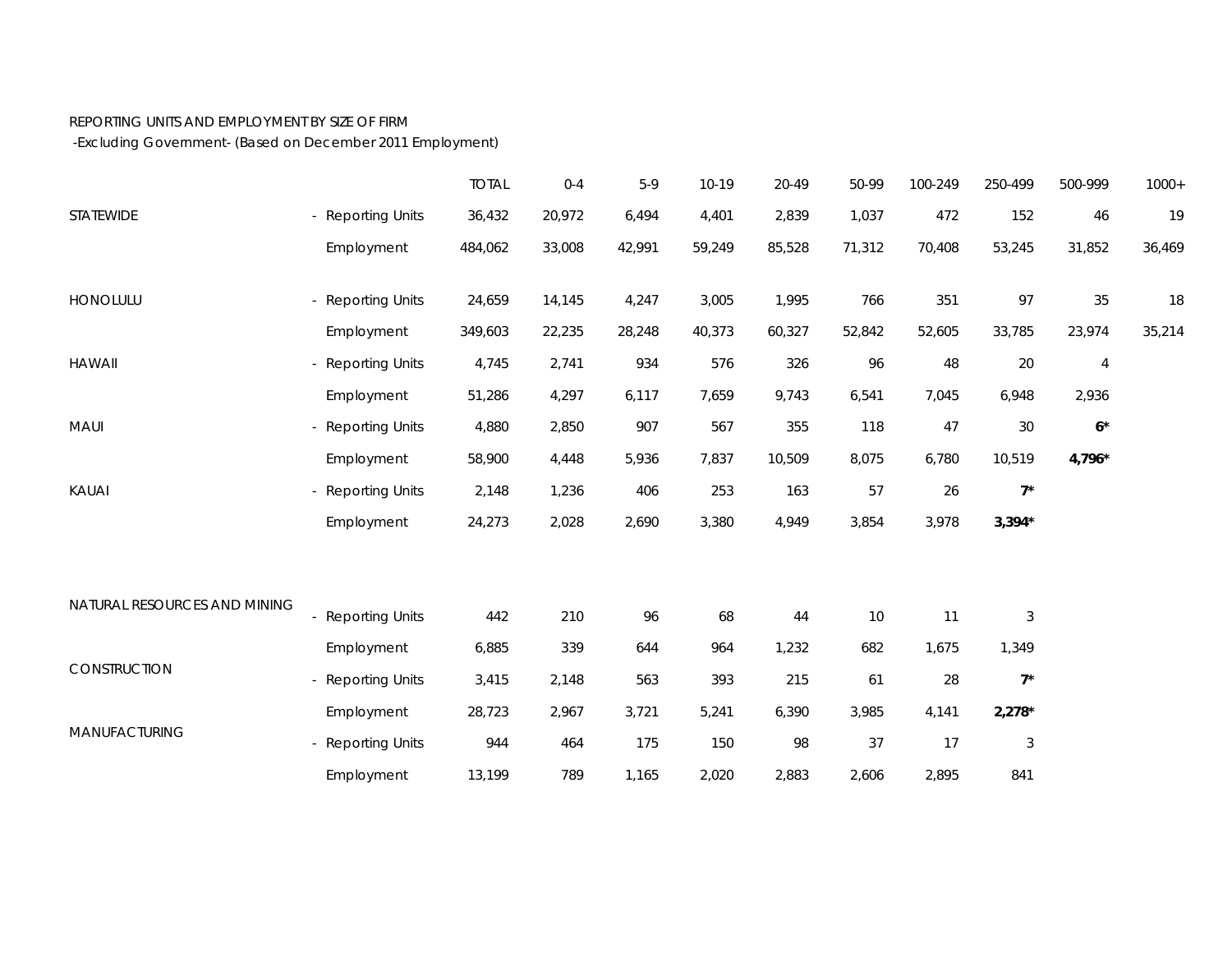## REPORTING UNITS AND EMPLOYMENT BY SIZE OF FIRM

-Excluding Government- (Based on December 2011 Employment)

| <b>WHOLESALE TRADE</b>                                                                             |                        | <b>TOTAL</b> | $0 - 4$ | $5-9$ | $10-19$ | 20-49  | 50-99  | 100-249          | 250-499     | 500-999              | $1000+$ |
|----------------------------------------------------------------------------------------------------|------------------------|--------------|---------|-------|---------|--------|--------|------------------|-------------|----------------------|---------|
|                                                                                                    | - Reporting Units      | 2,179        | 1,350   | 367   | 244     | 164    | 38     | $16*$            |             |                      |         |
| RETAIL TRADE                                                                                       | Employment             | 17,698       | 2,152   | 2,398 | 3,256   | 4,913  | 2,493  | $2,486*$         |             |                      |         |
|                                                                                                    | - Reporting Units      | 4,439        | 1,918   | 1,157 | 713     | 374    | 158    | 85               | 28          | $6^\star$            |         |
|                                                                                                    | Employment             | 70,898       | 3,688   | 7,691 | 9,537   | 11,617 | 11,115 | 12,589           | 9,673       | 4,988*               |         |
| <b>TRANSPORTATION AND UTILITIES</b>                                                                | - Reporting Units      | 1,049        | 462     | 193   | 143     | 143    | 60     | 29               | 13          | $\mathbf{6}^{\star}$ |         |
| <b>INFORMATION</b>                                                                                 | Employment             | 27,859       | 668     | 1,269 | 1,970   | 4,179  | 4,053  | 4,830            | 4,220       | $6,670*$             |         |
|                                                                                                    | - Reporting Units      | 647          | 416     | 73    | 58      | 65     | 20     | 12               | $3^{\star}$ |                      |         |
| <b>FINANCE AND INSURANCE</b>                                                                       | Employment             | 8,612        | 493     | 477   | 815     | 1,986  | 1,361  | 1,708            | $1,772*$    |                      |         |
|                                                                                                    | - Reporting Units      | 1,590        | 974     | 323   | 174     | 74     | 25     | 16               | $4^*$       |                      |         |
| REAL ESTATE AND RENTAL AND<br><b>LEASING</b>                                                       | Employment             | 15,325       | 1,668   | 2,183 | 2,207   | 2,231  | 1,876  | 2,502            | $2,658*$    |                      |         |
|                                                                                                    | - Reporting Units      | 1,860        | 1,328   | 283   | 139     | 70     | 32     | $8*$             |             |                      |         |
|                                                                                                    | Employment             | 11,489       | 2,231   | 1,821 | 1,813   | 2,192  | 2,200  | $1,232*$         |             |                      |         |
| PROFESSIONAL AND TECHNICAL<br><b>SERVICES</b><br>MANAGEMENT OF COMPANIES AND<br><b>ENTERPRISES</b> | - Reporting Units      | 4,256        | 3,132   | 559   | 316     | 177    | 54     | 15               | $3^{\star}$ |                      |         |
|                                                                                                    | Employment             | 24,404       | 4,241   | 3,687 | 4,252   | 5,382  | 3,582  | 1,925            | $1,335*$    |                      |         |
|                                                                                                    | <b>Reporting Units</b> | 412          | 212     | 67    | 60      | 40     | 23     | $\boldsymbol{7}$ | $3^{\star}$ |                      |         |
|                                                                                                    | Employment             | 6,869        | 345     | 455   | 847     | 1,189  | 1,532  | 1,174            | $1,327*$    |                      |         |
| ADMINISTRATIVE & SUPPORT &<br><b>WASTE MANAGEMENT &amp;</b><br>REMEDIATION SERVICES                | - Reporting Units      | 2,243        | 1,411   | 298   | 212     | 157    | 79     | 56               | 23          | $\overline{4}$       | 3       |
|                                                                                                    | Employment             | 46,006       | 2,073   | 1,974 | 2,900   | 4,788  | 5,529  | 8,220            | 8,099       | 2,298                | 10,125  |
| <b>EDUCATIONAL SERVICES</b>                                                                        | - Reporting Units      | 754          | 451     | 89    | 98      | 67     | 25     | 15               | $\mathbf 5$ | $4^*$                |         |
|                                                                                                    | Employment             | 14,031       | 541     | 598   | 1,368   | 2,112  | 1,717  | 2,296            | 1,797       | $3,602*$             |         |